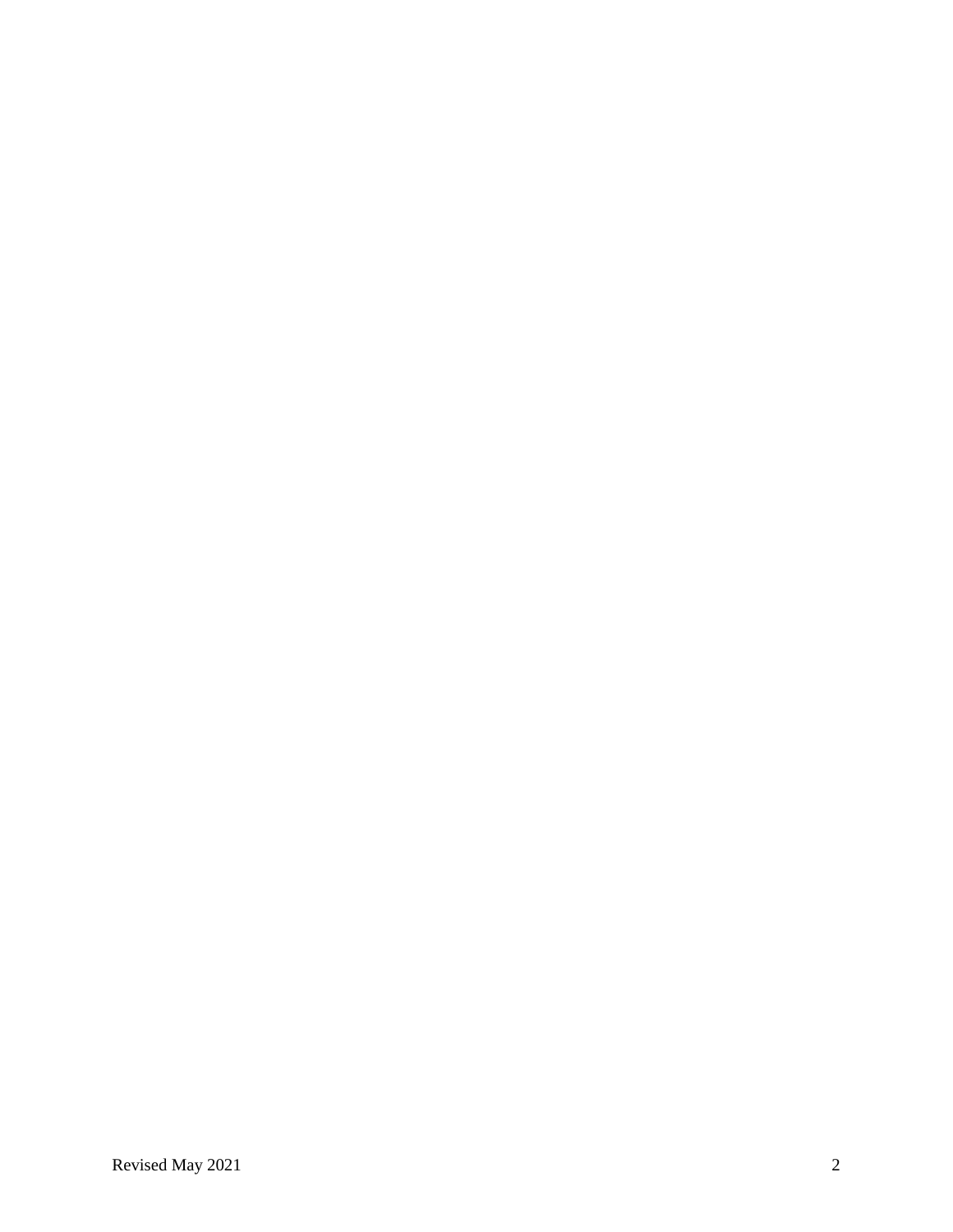### **OVERVIEW**

All Public Health and Health Sciences (PHHS) students are required to complete a Public Health Practical experience during their PHHS Program at the University of Mississippi. This experience provides students with an opportunity to apply public health concepts and skills in a practical setting under the guidance of a trained professional. The supervised practicum assists students in making the transition from the university setting to the applied work setting. Furthermore, the practicum helps students adapt more readily to the professional roles they may assume after graduation. The purpose of this manual is to clarify the procedures of the practicum and to outline the specific responsibilities of the student, the faculty supervisor, the health agency, and the agency supervisor.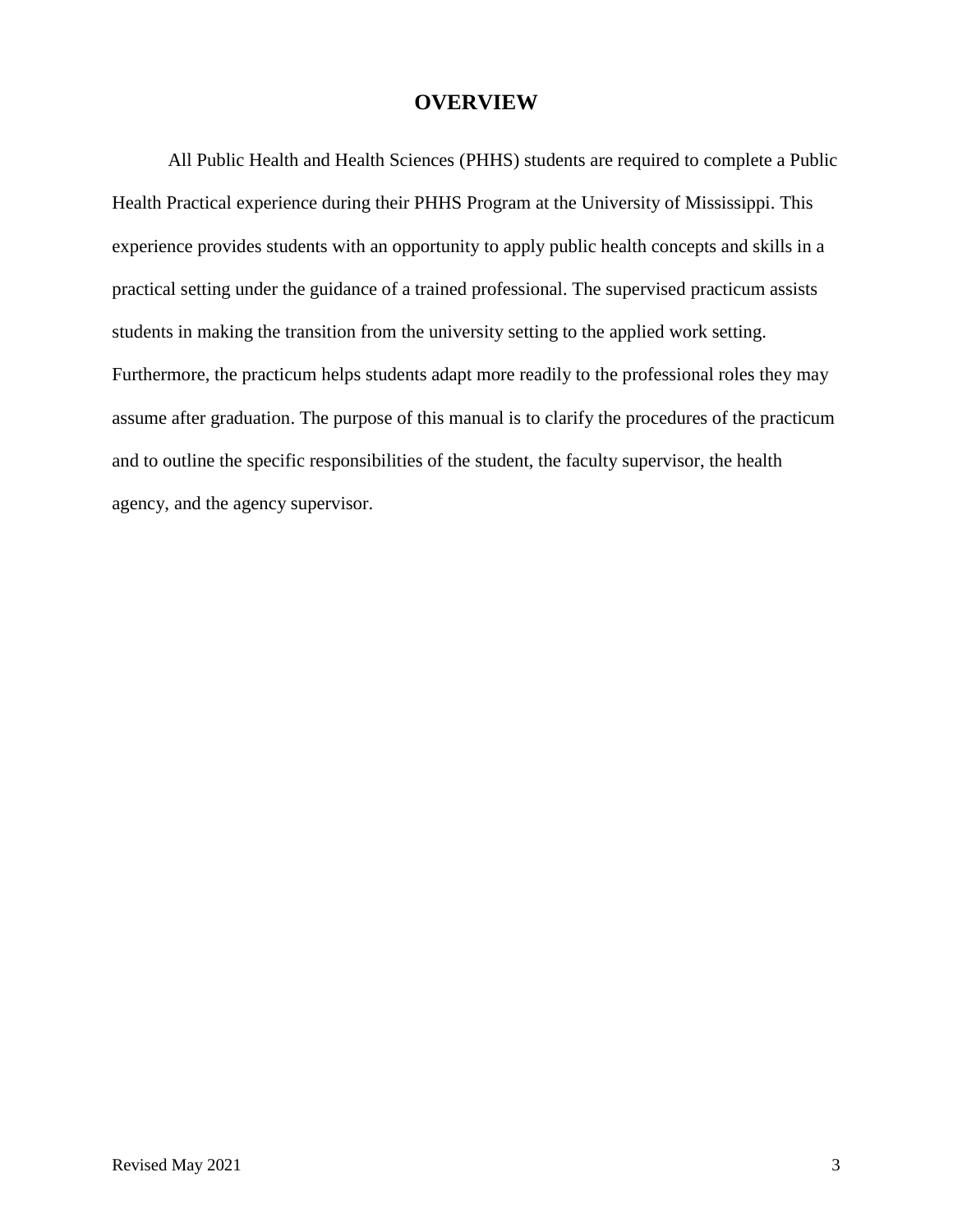## **OBJECTIVES OF THE PUBLIC HEALTH PRACTICAL**

- 1. Understand the organization and functioning of agencies in public health and community settings.
- 2. Learn how the agency fits into the public health services system.
- 3. Acquire an understanding of the public health problem(s) addressed by the agency.
- 4. Learn skills in establishing and maintaining relationships with agency staff and clients, including persons of diverse racial, ethnic, and cultural backgrounds.
- 5. Gain an understanding of the organization, administration, and activities of public health agencies.
- 6. Improve professional skills through on-the-job applied practice.
- 7. Assume specific responsibilities related to the planning, implementing, administering, and/or evaluating of a specific part of the agency's programming.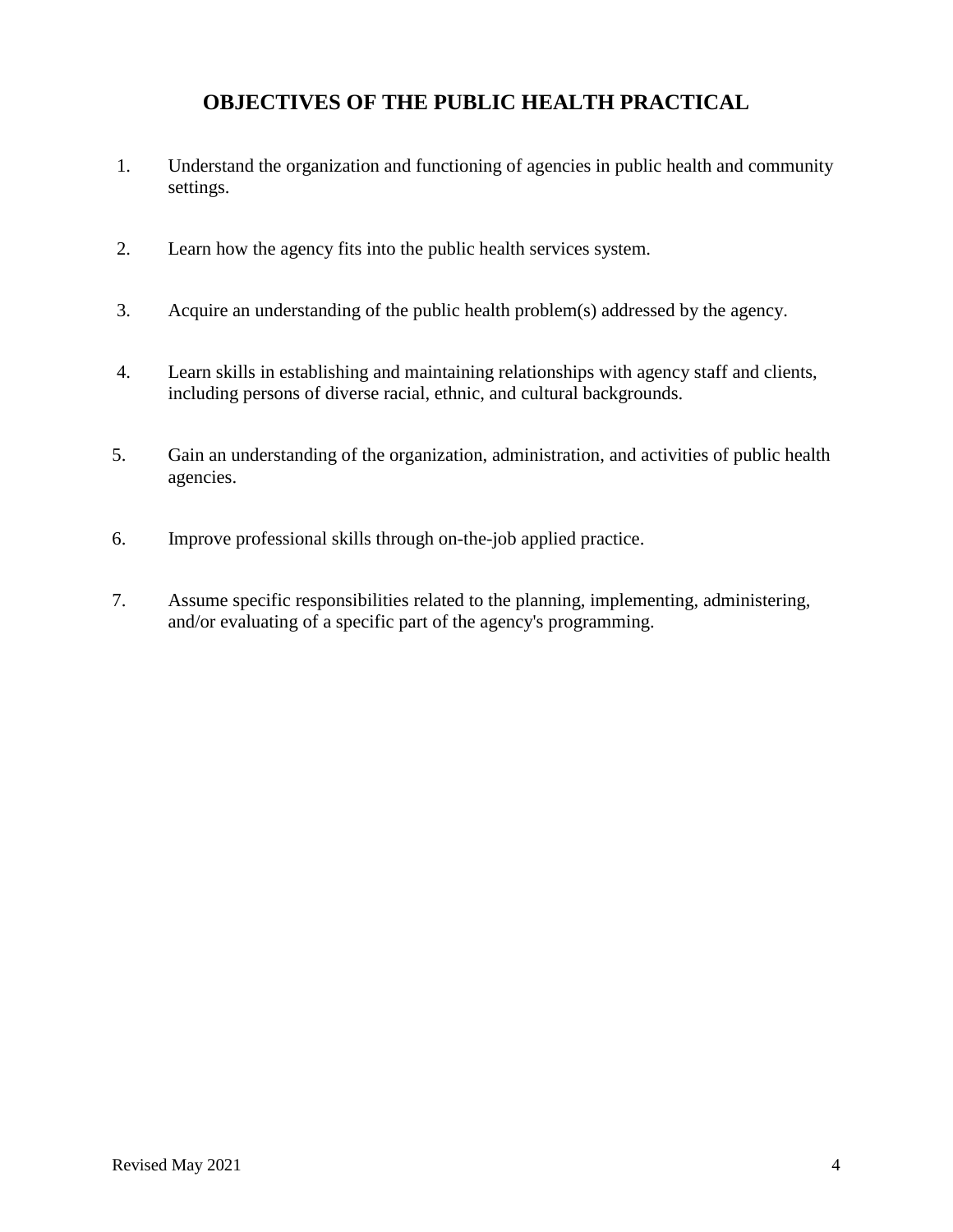## **THE ROLE OF THE AGENCY**

- 1. Provide opportunities for the student to engage with clients, services, and community resources in professional setting.
- 2. Provide opportunities for students to practice skills related to public health, health promotion, and health education.
- 3. Provide opportunities to integrate public health knowledge and practice toward the development of community health services, programs, and resources.
- 4. Provide opportunities to network within the public health profession.
- 5. Provide models of professional competence.
- 6. Provide opportunities for meaningful work related to community and/or public health that promotes professional growth for the student.
- 7. Communicate with the faculty supervisor/practicum coordinator as needed regarding any concerns.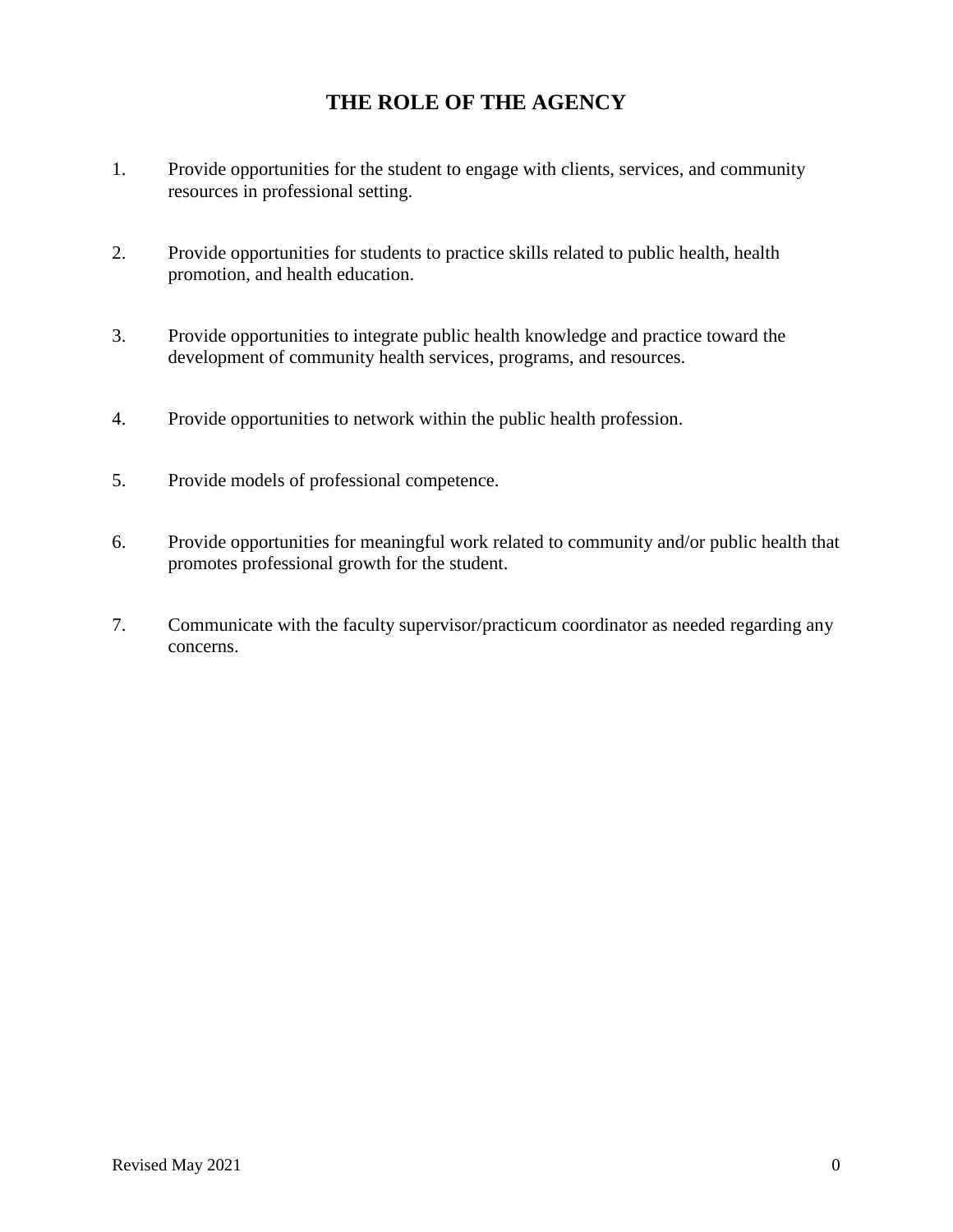## **THE ROLE OF THE AGENCY SUPERVISOR**

- 1. Orient the student to the agency and make agency materials available to the student.
- 2. Introduce the student to broad issues, trends, and problems in public health so they may gain perspective of the larger system in which the agency operates.
- 3. Plan, organize, and coordinate activities and learning experiences for the student so that s/he will understand the total function of the agency.
- 4. Assist the student in the development of a contract that specifies projects or activities the student will be responsible for during the course of the practicum.
- 5. Help the student in planning, organizing, and implementing duties as specified in practicum contract.
- 6. Allow the student to participate and observe agency events and situations including interviews and staff meetings.
- 7. Monitor the student as they complete tasks and engage with community members.
- 8. Discuss policies, roles, and activities in formal and informal supervisory sessions.
- 9. Complete mid-term and final evaluation forms on student performance.
- 10. Inform the student of steps s/he should take to develop strengths and improve areas of growth.
- 11. Monitor student completion of the required number of hours and at least two tangible products during the practicum experience.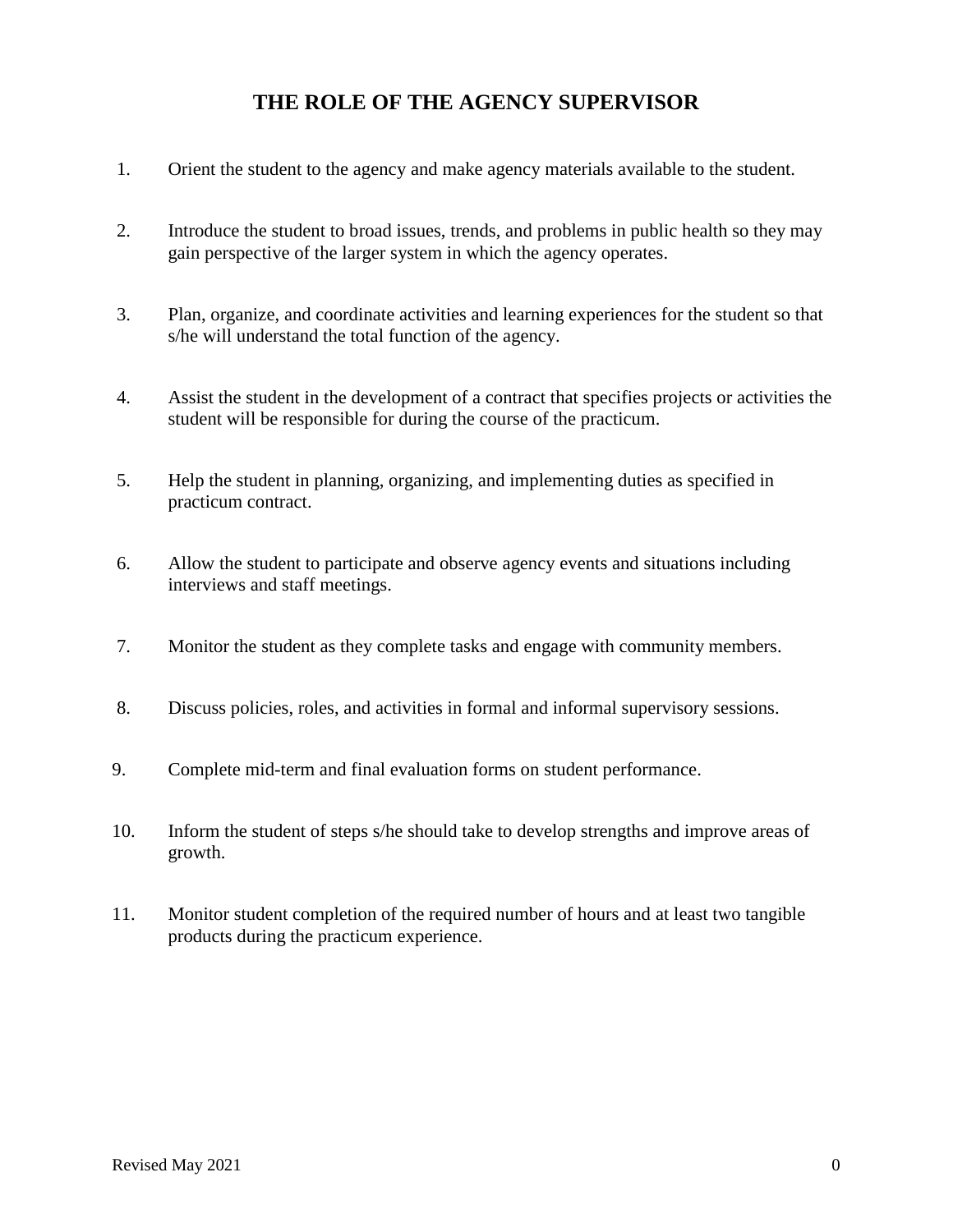## **RESPONSIBILITIES OF THE STUDENT**

- 1. Learn and observe agency procedures, policies, and activities.
- 2. Develop a practicum contract detailing specific projects and activities for which the student will be responsible for (see attached Practicum Contract).
- 3. Ask for assistance and supervision when needed to assure that all projects and assignments are appropriately completed.
- 4. Inform the agency supervisor when s/he will be late or absent.
- 5. Complete a log (see sample Practicum Log Sheet) and submit on a bi-weekly basis to the faculty supervisor.
- 6. Complete the Student Self-Assessment Form and the Agency Evaluation Form and return them to the faculty supervisor by the last week of the semester.
- 7. It is the student's responsibility to become familiar with the rules of the agency. The student may be reassigned or asked to take time off until the next semester if the agency or faculty supervisor determines that the student has difficulty functioning in a particular practicum setting.
- 8. Complete a Final Practicum Report of the experience, which includes at least two products completed as part of the practicum and a 5-page paper reflecting on the practicum experience overall.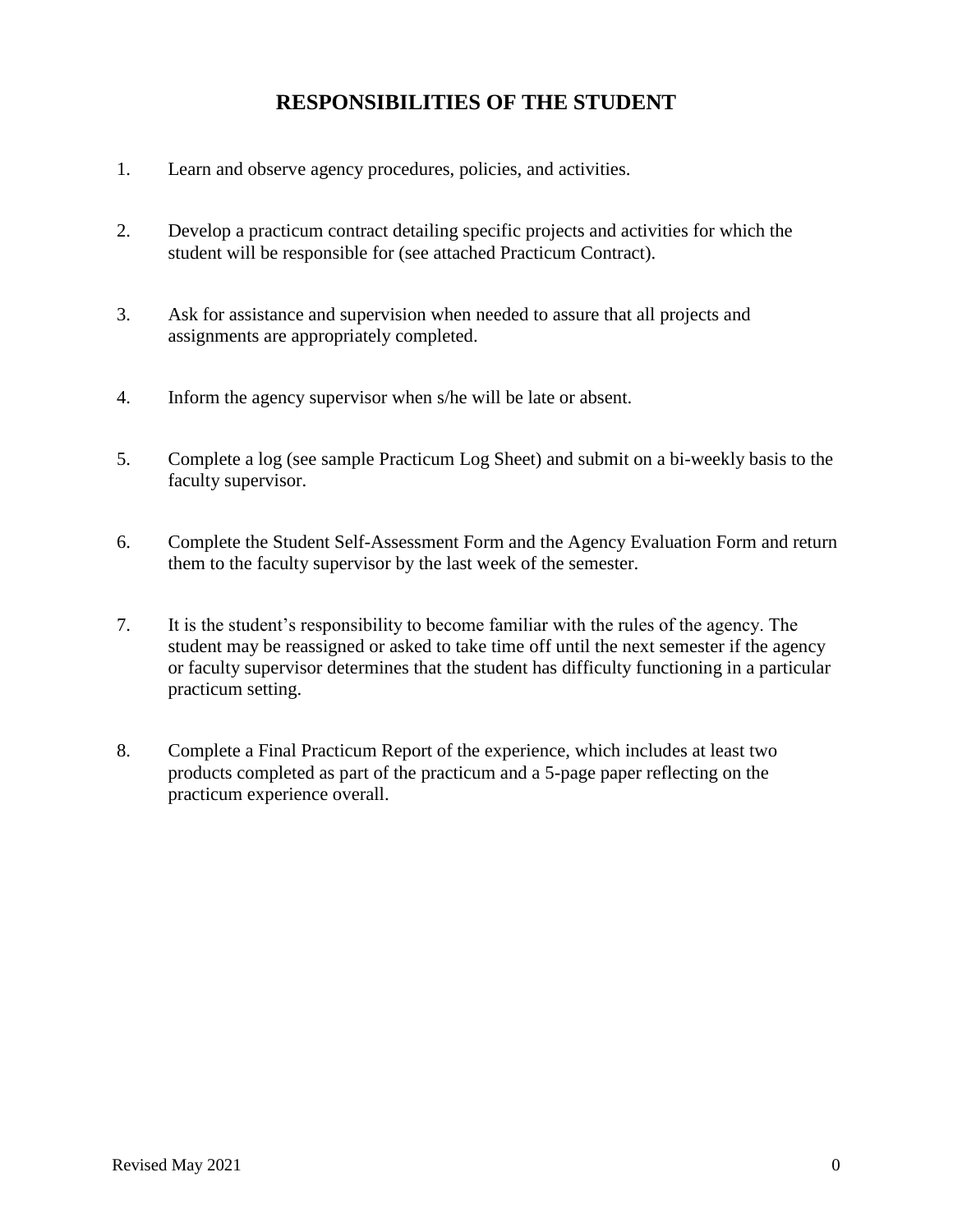## **THE ROLE OF THE FACULTY SUPERVISOR**

The faculty supervisor operates as a liaison between the university and the agency. Periodic contacts between the faculty supervisor and the agency supervisor help to maintain a focus on the student throughout the practicum experience. Specific responsibilities include:

- 1. Assist the student in identifying placement opportunities.
- 2. Approve the practicum contract developed by the student and the agency.
- 3. Provide opportunities for the student to discuss his/her experiences as necessary.
- 4. Review student logs to assure that the practicum is providing an appropriate learning experience.
- 5. Address any academic or practicum-related problem that may develop between the student and the agency.
- 6. Evaluate student performance and submit a grade to university.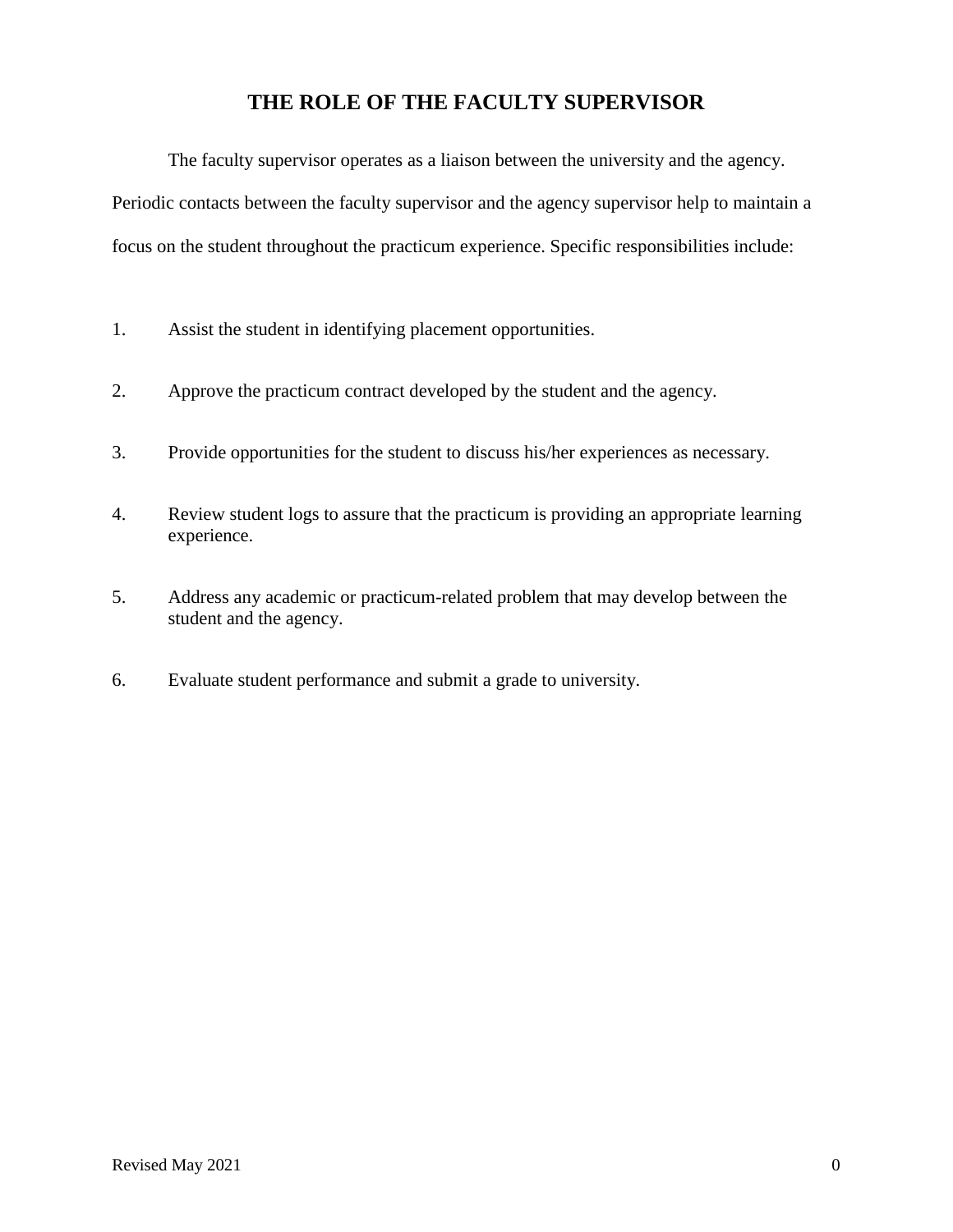## **PLANNING TIMELINE FOR THE PRACTICUM IN PUBLIC HEALTH**

All PHHS students at the University of Mississippi must complete PH 470: Practical Applications in Public Health. This is a professional internship/field experience in an applied setting. Each student will register for 3 semester hours. The practicum has a 200-hour minimum requirement; translated to approximately 14 hours per week over 15 weeks (fall/spring) or about 23 hours per week over 9 weeks (summer). Ideally, students will complete the practicum during the summer.

\*\*In some cases, PH 470 may be taken twice or registered for 6 hours.

## **PRACTICUM PLANNING**

- 1. The semester **before** you plan to enroll in PH 470, submit the Public Health Practical proposal form.
- 2. Students can find their practicum placements through networking, word-of-mouth, or speaking with the faculty supervisor/practicum coordinator.

## **CONSIDERATIONS FOR CHOOSING A PRACTICUM SITE**

In selecting a practicum site, there are a number of questions for the student to consider.

These include (but are not limited to) the following:

- 1. Does the organization offer opportunities to help you achieve your learning goals? This "best fit" approach is intended to provide you with field experience and insight into the daily activities of your chosen interest area.
- 2. Will this placement expand your knowledge and facilitate professional growth and development?
- 3. What new skills will you develop?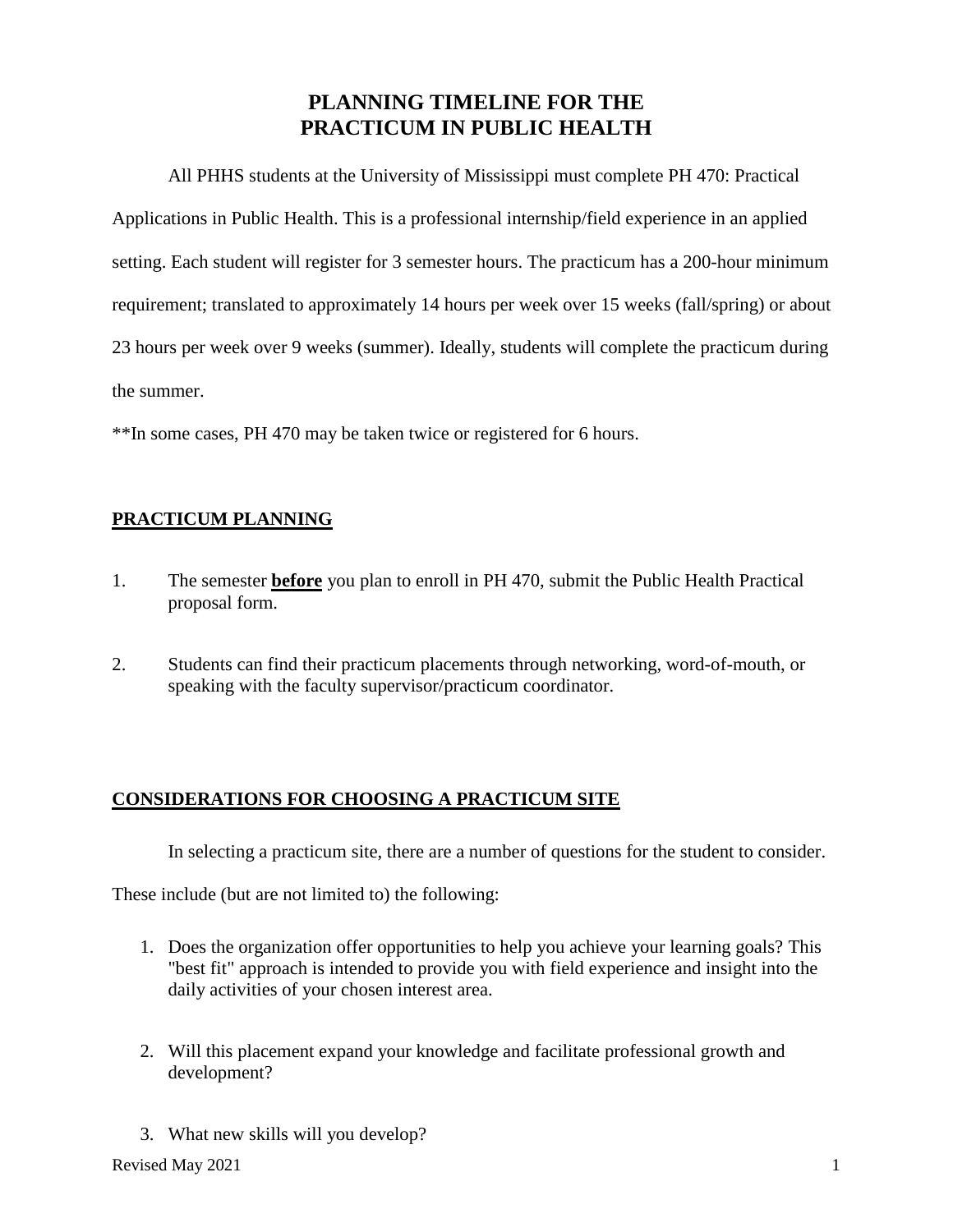- 4. Who are the clients and communities served by the organization?
- 5. What types of services and programs does the organization offer? In other words, what health concerns and problems are addressed?
- 6. What specific project(s) will you be involved in? Are you enthusiastic about these projects?
- 7. Will you primarily work behind the scenes or directly with community members?

## **PRACTICUM CONTRACT**

By the end of the first week, the student and agency supervisor should establish a written contract to include:

- A. Work schedule (including hours per week)
- B. List of practicum objectives for the student
- C. Specific practicum activities and responsibilities
- D. Procedures for reviewing weekly logs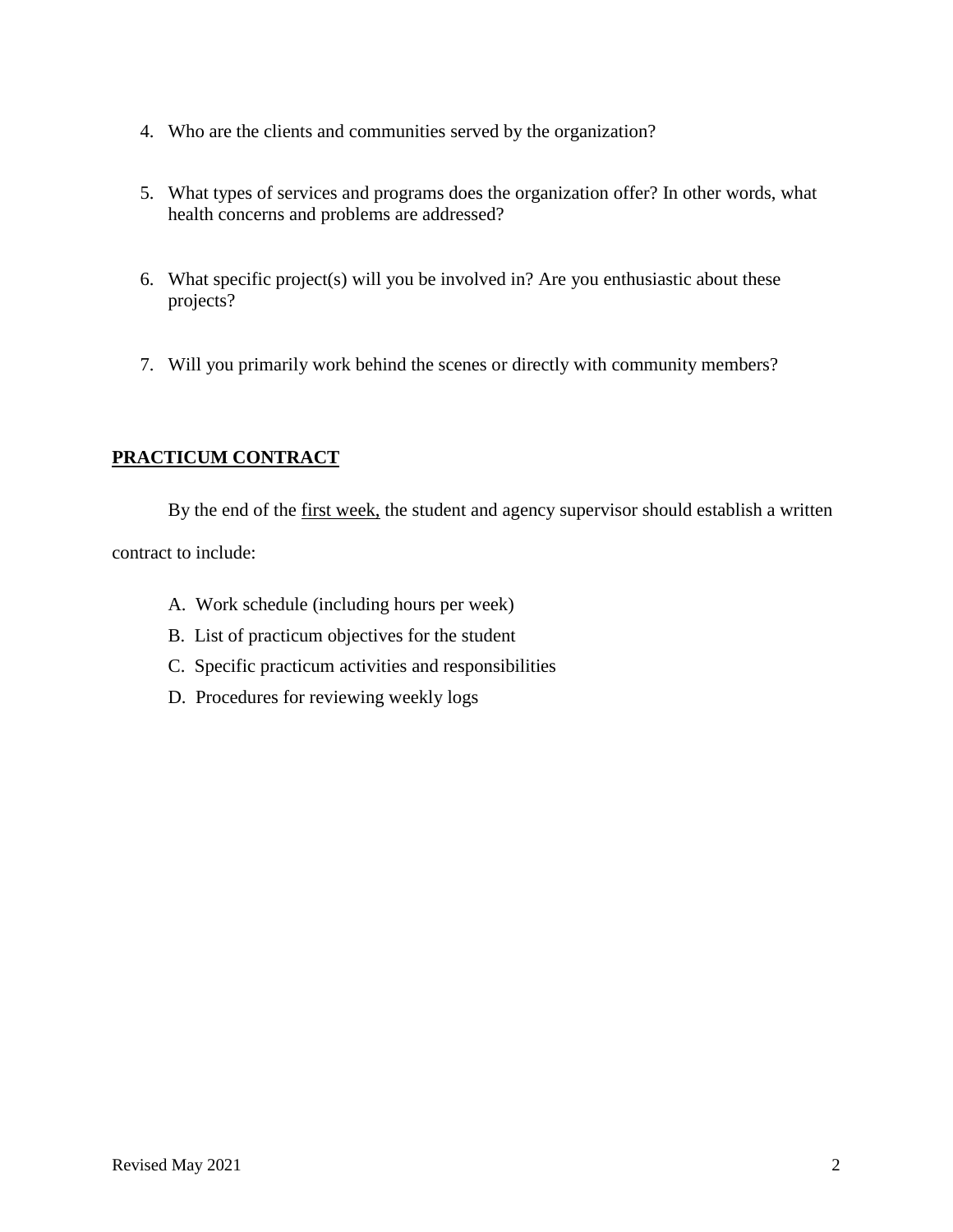#### **PRACTICUM APPROVAL**

The completed contract must be discussed and approved by the faculty supervisor.

#### **PROGRESS REPORTS**

Every two weeks, students turn in two weekly logs to the faculty supervisor.

#### **MID-TERM EVALUATION**

The student and the agency supervisor review the mid-term evaluation completed by the agency supervisor. The completed evaluation is then sent to the faculty supervisor.

#### **FINAL PRACTICUM REPORT**

By the end of semester, the student is responsible for submitting the following to the faculty supervisor:

- A. All weekly work logs
- B. Self-assessment of the practicum experience
- C. Health agency evaluation form
- D. Final evaluation by the agency supervisor
- E. Copy of at least two products completed as part of the practicum
- F. 5-page paper reflecting on the practicum experience overall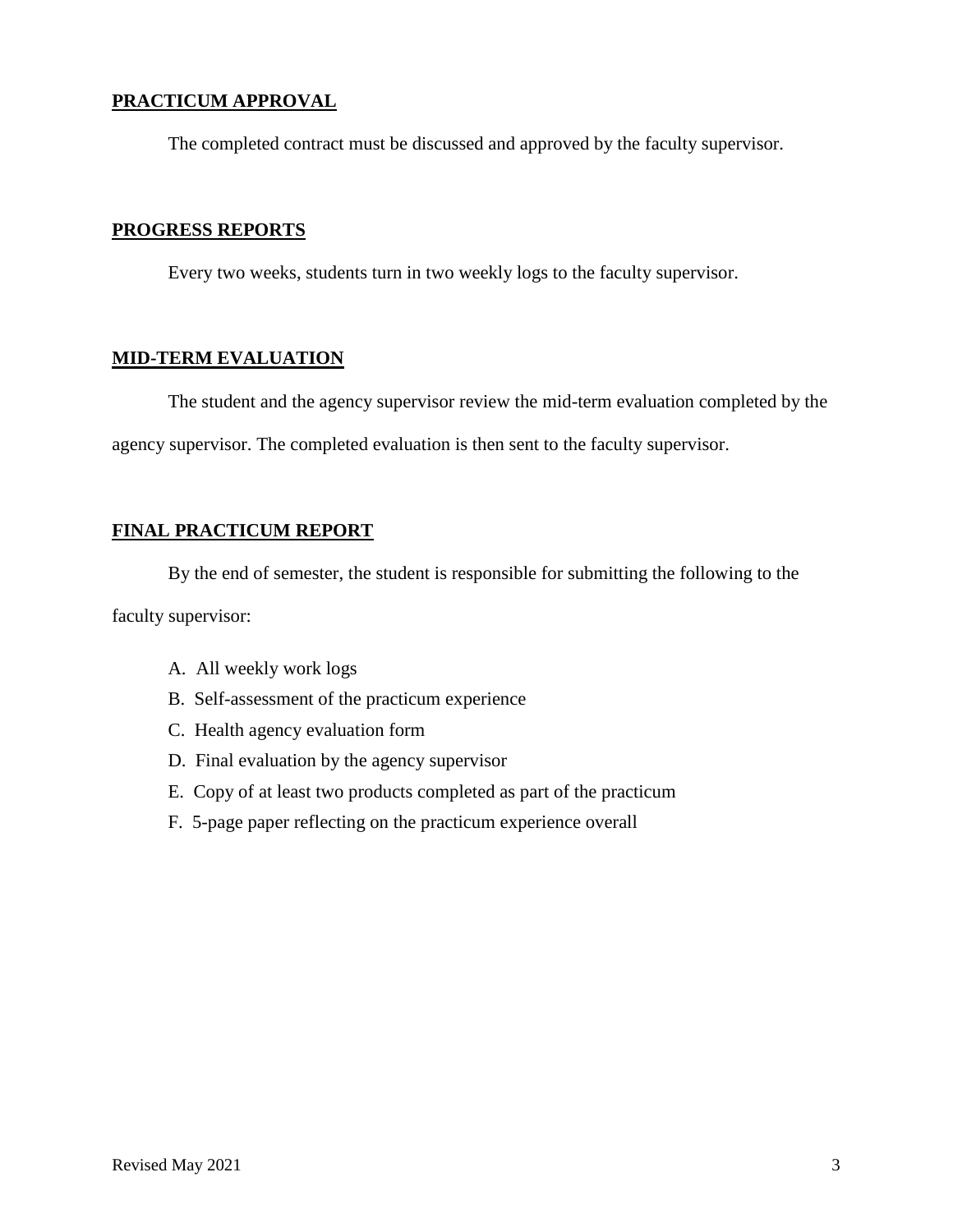## **PROPOSAL FOR PUBLIC HEALTH PRACTICAL EXPERIENCE**

| Transportation available to practicum site? |  |
|---------------------------------------------|--|
|                                             |  |
|                                             |  |

#### **PROFESSIONAL GOALS:**

## **DESCRIBE THE TYPE OF PRACTICUM EXPERIENCE YOU SEEK:**

### **PRACTICUM SITES CONSISTENT WITH YOUR PROFESSIONAL GOALS:**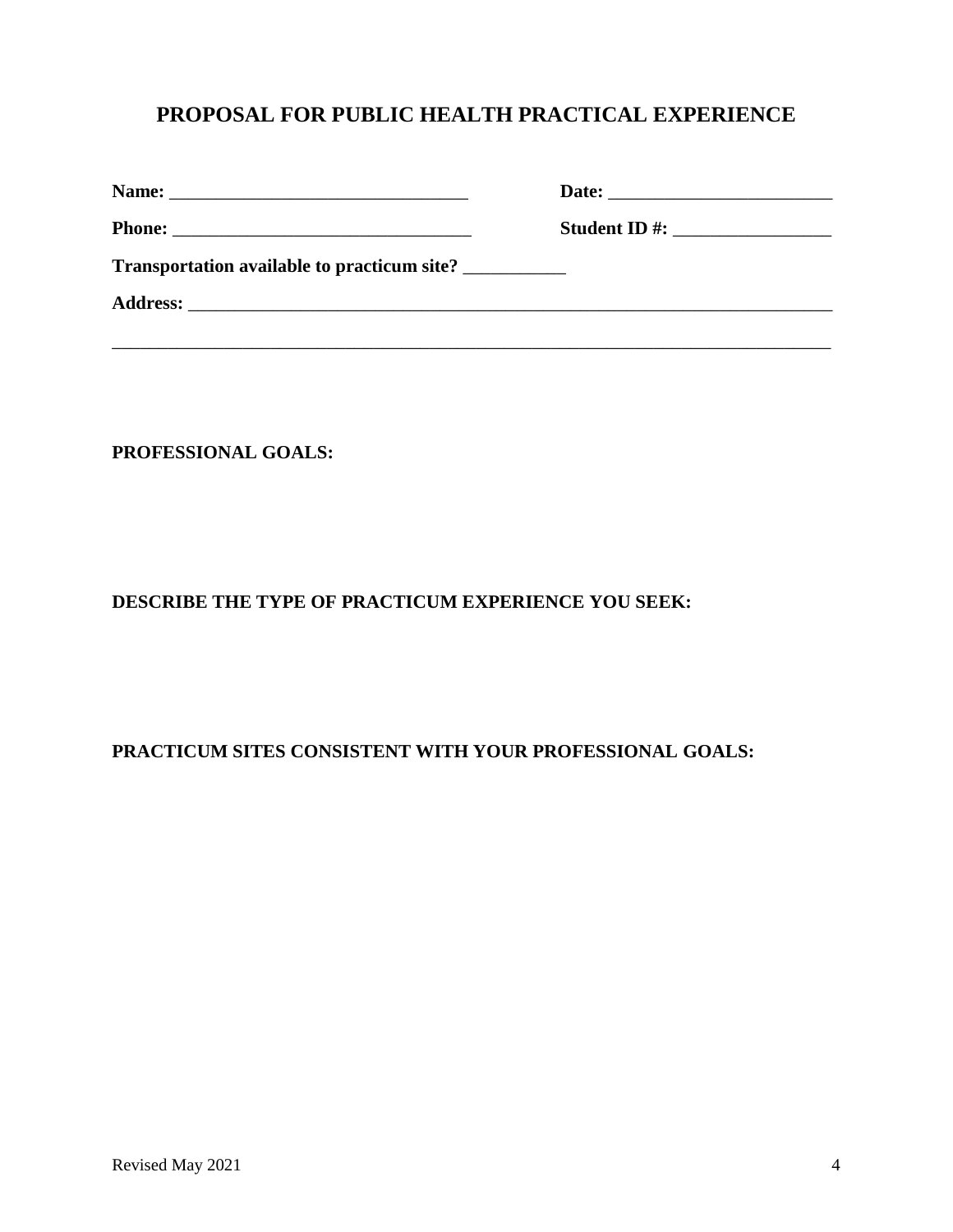### **THE UNIVERSITY OF MISSISSIPPI**

Public Health Practical Contract

| <b>Agency:</b> |  |  |  |
|----------------|--|--|--|
|                |  |  |  |

| . .<br>Ad<br>nec<br>. | m | me. |
|-----------------------|---|-----|
|                       |   |     |

This contract outlines the specific activities the student will be involved in during the course of the practicum.

- 1. Schedule (Hours/Days of Week):
- 2. Activities:
- 3. Responsibilities:

Any significant change in scope of work must be discussed with all parties involved, and the contract must be amended accordingly.

| <b>Student</b>            | <b>Phone</b> | <b>Date</b> |
|---------------------------|--------------|-------------|
| <b>Agency Supervisor</b>  | <b>Phone</b> | <b>Date</b> |
| <b>Faculty Supervisor</b> | <b>Phone</b> | <b>Date</b> |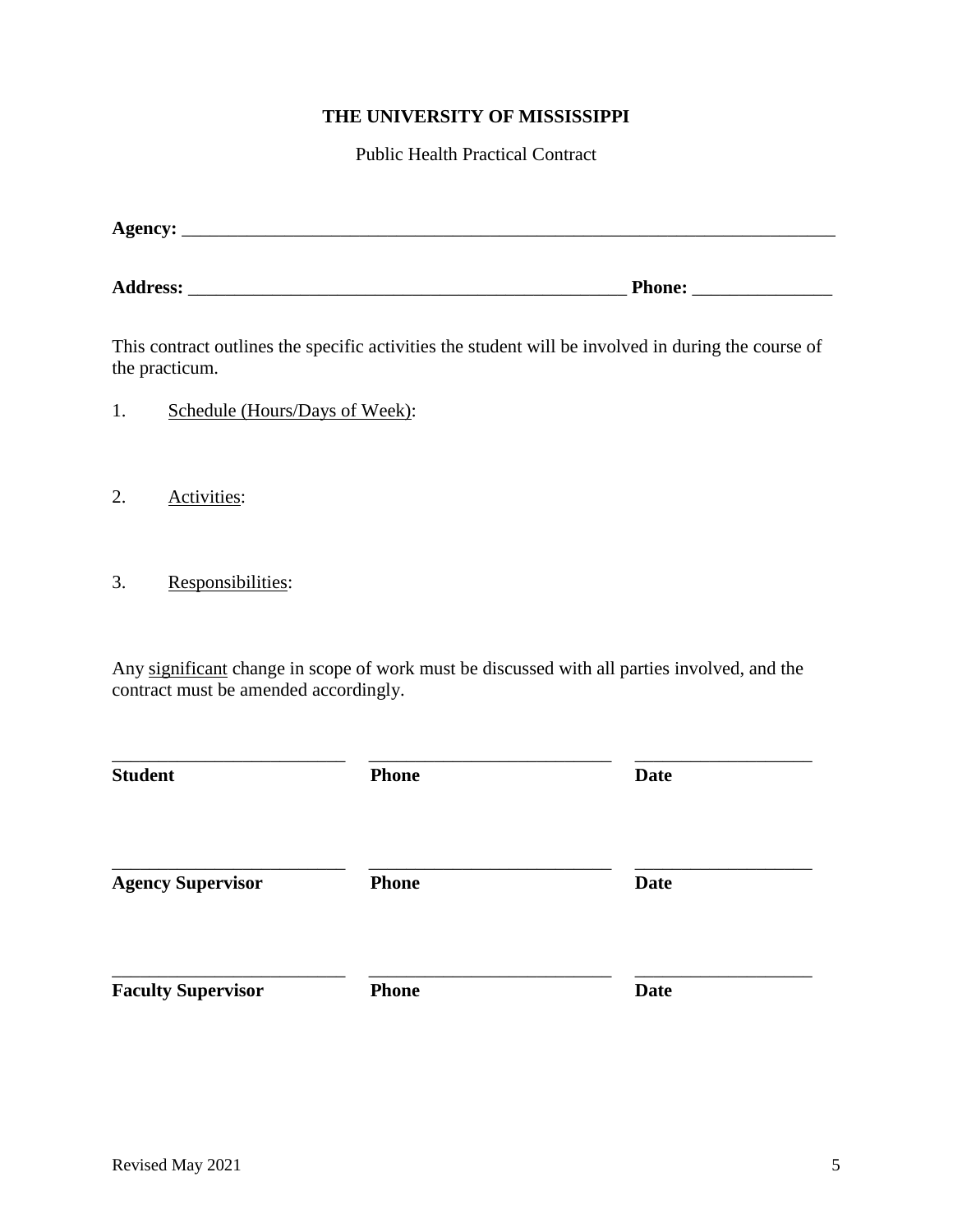#### **WEEKLY PRACTICUM LOG PUBLIC HEALTH (Sample)**

| <b>Student:</b>      |  |  |   | Agency: |  |
|----------------------|--|--|---|---------|--|
| <b>Week #/Dates:</b> |  |  |   |         |  |
| Hours Worked: M      |  |  | W | Th      |  |

#### **Activities**

- 1. *Met with supervisor to develop recruitment strategy for smoking cessation program.*
- 2. *Conducted literature search on effective smoking cessation programs.*
- 3. *Contacted 10 local businesses to identify possible sites.*
- 4. *Attended a planning meeting on upcoming budget review.*
- 5. *Met with committee for planning the annual health conference.*

#### **Observations**

- 1. *Planning for the conference requires more lead-time than I thought.*
- 2. *Three of the ten businesses contacted are potentially interested.*
- 3. *Some companies felt they were doing enough for employee health.*
- 4. *Many smoking cessation programs available- need to choose most feasible one.*

#### **Planning for Next Week**

- 1. *Meet with personnel department of each interested company.*
- 2. *Meet with supervisor to select smoking cessation program.*
- 3. *Contact guest speakers for conference.*
- 4. *Make reservations for conference meeting rooms and A/V equipment.*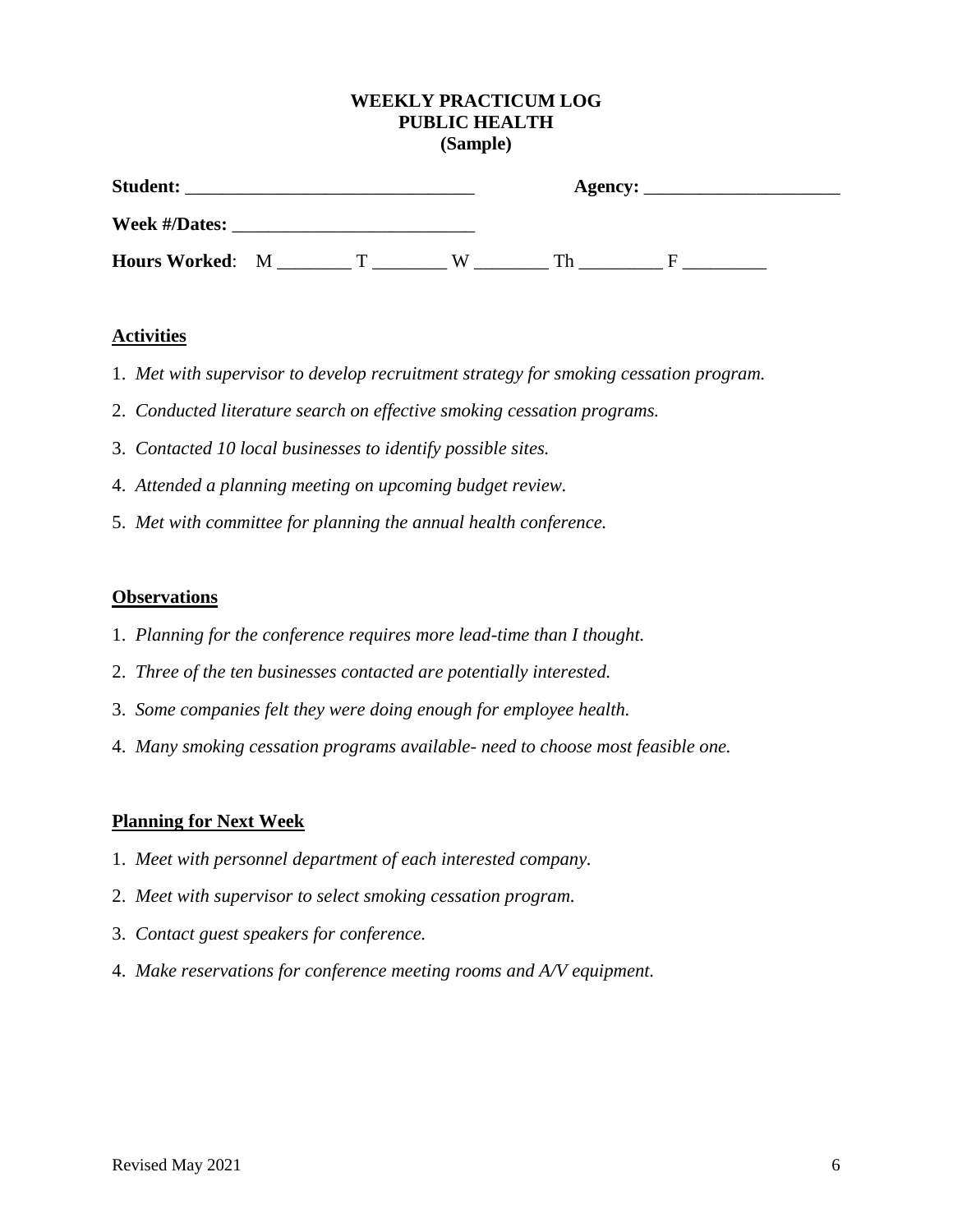## **WEEKLY PRACTICUM LOG PUBLIC HEALTH**

| <b>Activities</b>             |  |  |  |  |  |  |
|-------------------------------|--|--|--|--|--|--|
| 1.                            |  |  |  |  |  |  |
| 2.                            |  |  |  |  |  |  |
| 3.                            |  |  |  |  |  |  |
| $\overline{4}$ .              |  |  |  |  |  |  |
| 5.                            |  |  |  |  |  |  |
|                               |  |  |  |  |  |  |
| <b>Observations</b>           |  |  |  |  |  |  |
| 1.                            |  |  |  |  |  |  |
| 2.                            |  |  |  |  |  |  |
| 3.                            |  |  |  |  |  |  |
| $\overline{4}$ .              |  |  |  |  |  |  |
| 5.                            |  |  |  |  |  |  |
|                               |  |  |  |  |  |  |
| <b>Planning for Next Week</b> |  |  |  |  |  |  |
| 1.                            |  |  |  |  |  |  |
| 2.                            |  |  |  |  |  |  |

- 3.
- 
- 4.
- 5.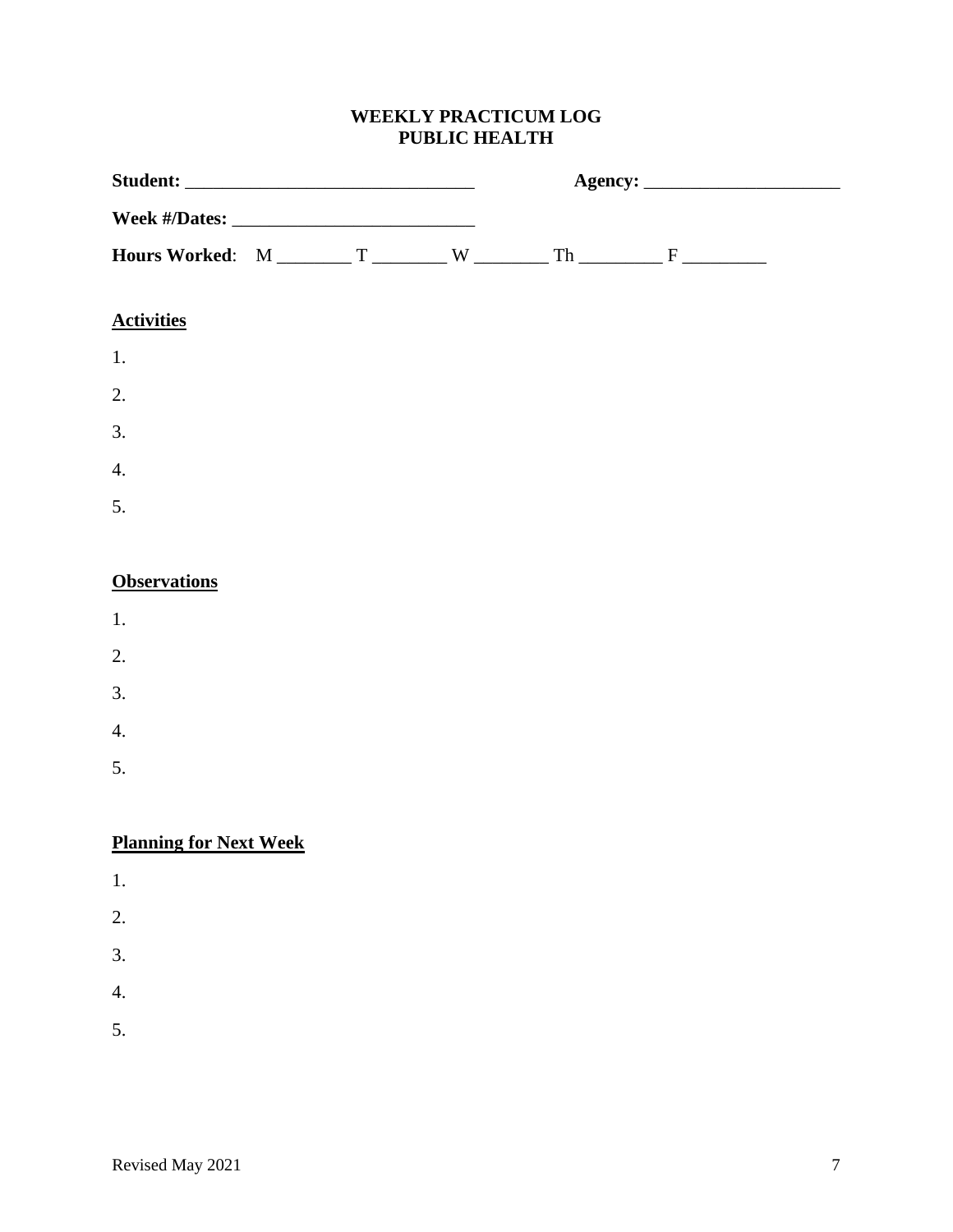#### **UNIVERSITY OF MISSISSIPPI Public Health Program**

## **MID-TERM AGENCY ASSESSMENT OF STUDENT PERFORMANCE**

| <b>Student Name:</b>       |  |
|----------------------------|--|
| <b>Agency Supervisor:</b>  |  |
| <b>Title:</b>              |  |
| <b>Agency:</b>             |  |
| <b>Agency Address:</b>     |  |
|                            |  |
| City, State, Zip:          |  |
| <b>Phone:</b>              |  |
| <b>Dates of Placement:</b> |  |

**Please evaluate the student's performance by placing a check in the appropriate boxes, basing your responses on the work that you have observed the student participating in.**

#### **KNOWLEDGE:**

|                                                                                            | <b>Excellent</b> | Good | Fair | Poor | N/A |
|--------------------------------------------------------------------------------------------|------------------|------|------|------|-----|
| Of the scientific basis for public health                                                  |                  |      |      |      |     |
| Of methods to assess $\&$ analyze health<br>needs of the community/target population       |                  |      |      |      |     |
| Of appropriate theories/models of behavior<br>change                                       |                  |      |      |      |     |
| Of individual, small, and/or large group<br>health strategies                              |                  |      |      |      |     |
| Of relevant public health policies and<br>practices at the state, federal, and local level |                  |      |      |      |     |
| Of community resources                                                                     |                  |      |      |      |     |
| Of models for designing and implementing<br>community or public health programs            |                  |      |      |      |     |
| Of effective management practices such as<br>planning, budgeting, marketing, staffing      |                  |      |      |      |     |
| Of effective methods of program evaluation                                                 |                  |      |      |      |     |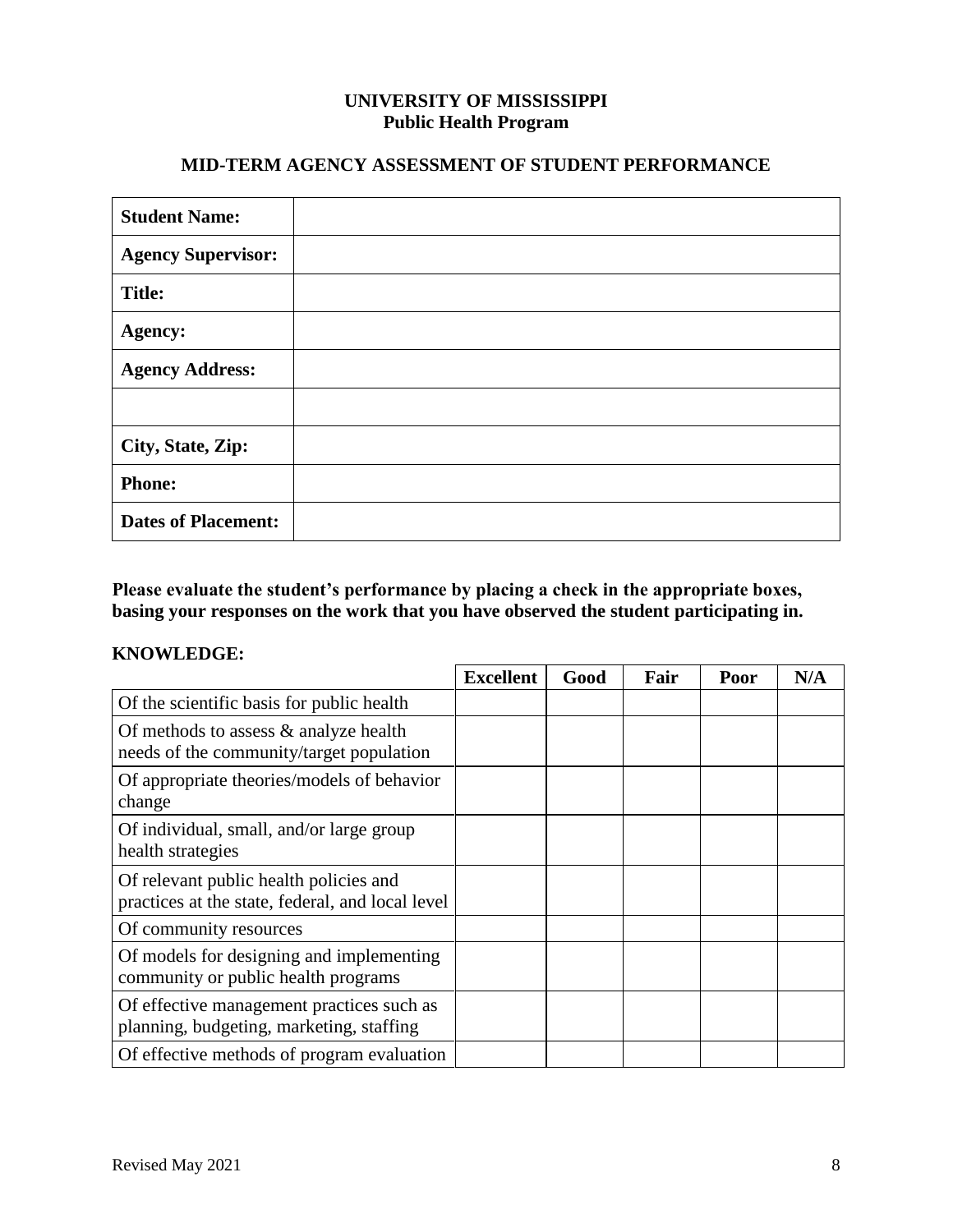## **MIDTERM AGENCY ASSESSMENT OF STUDENT PERFORMANCE**

| <b>Excellent</b> | Good | Fair | Poor | N/A |
|------------------|------|------|------|-----|
|                  |      |      |      |     |
|                  |      |      |      |     |
|                  |      |      |      |     |
|                  |      |      |      |     |
|                  |      |      |      |     |
|                  |      |      |      |     |
|                  |      |      |      |     |
|                  |      |      |      |     |
|                  |      |      |      |     |
|                  |      |      |      |     |
|                  |      |      |      |     |
|                  |      |      |      |     |
|                  |      |      |      |     |
|                  |      |      |      |     |
|                  |      |      |      |     |
|                  |      |      |      |     |
|                  |      |      |      |     |
|                  |      |      |      |     |
|                  |      |      |      |     |
|                  |      |      |      |     |
|                  |      |      |      |     |
|                  |      |      |      |     |
|                  |      |      |      |     |
|                  |      |      |      |     |
|                  |      |      |      |     |
|                  |      |      |      |     |
|                  |      |      |      |     |

#### **SKILLS**

## **RELATIONSHIP WITH STAFF/CLIENTS**

|                                              | <b>Excellent</b> | Good | Fair | Poor | N/A |
|----------------------------------------------|------------------|------|------|------|-----|
| Works harmoniously with professional         |                  |      |      |      |     |
| colleagues                                   |                  |      |      |      |     |
| Works harmoniously with clerical staff       |                  |      |      |      |     |
| Works harmoniously with representatives of   |                  |      |      |      |     |
| other agencies                               |                  |      |      |      |     |
| Participates effectively in group situations |                  |      |      |      |     |
| Able to communicate effectively with clients |                  |      |      |      |     |
| Other comments                               |                  |      |      |      |     |
|                                              |                  |      |      |      |     |
|                                              |                  |      |      |      |     |
|                                              |                  |      |      |      |     |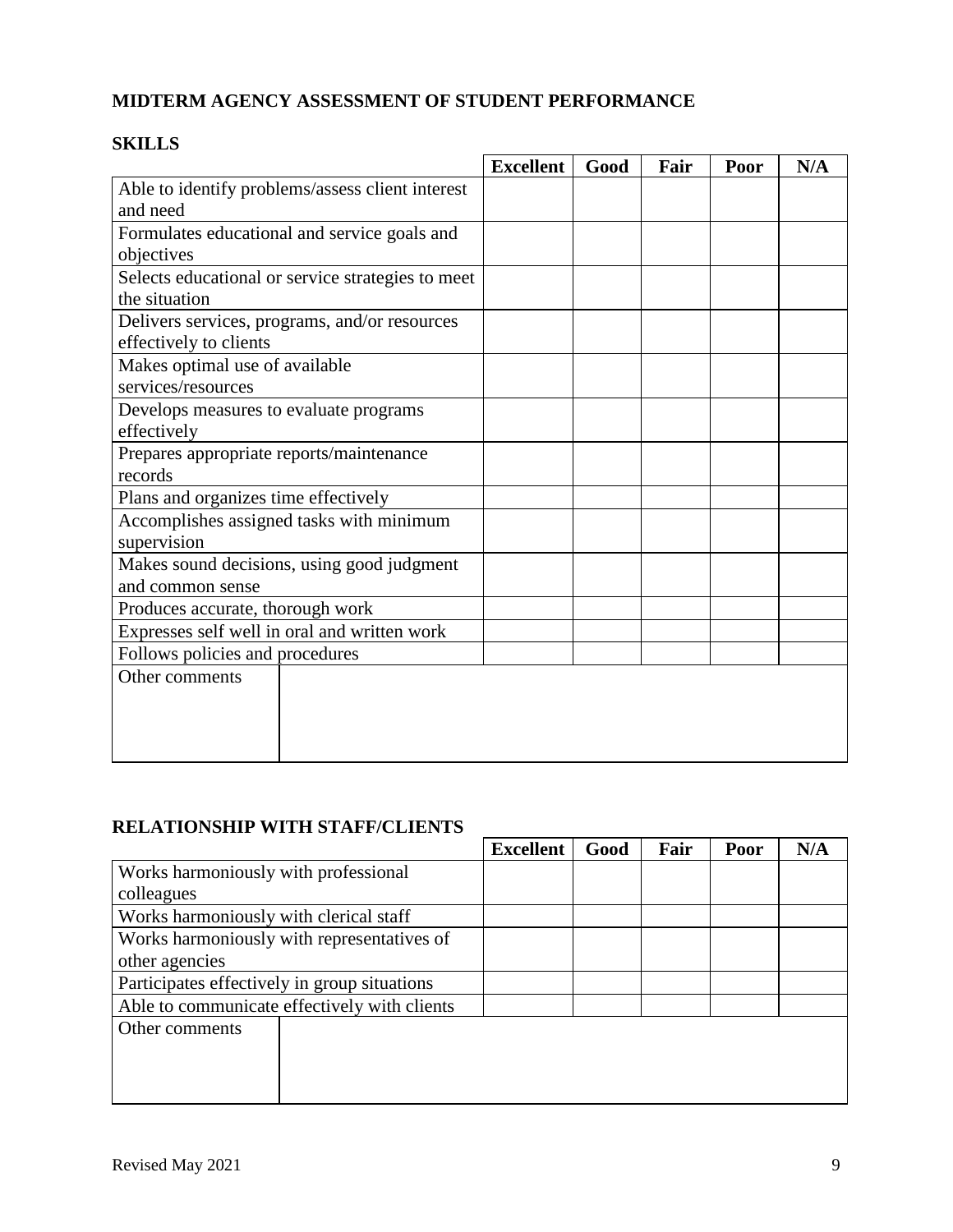## **MIDTERM AGENCY ASSESSMENT OF STUDENT PERFORMANCE**

|                                                          | <b>Excellent</b> | Good | Fair | Poor | N/A |
|----------------------------------------------------------|------------------|------|------|------|-----|
| Possesses emotional stability and maturity               |                  |      |      |      |     |
| Is mentally active and attentive                         |                  |      |      |      |     |
| Shows leadership qualities                               |                  |      |      |      |     |
| Shows interest and enthusiasm for assigned<br>activities |                  |      |      |      |     |
| Recognizes own strengths and weaknesses                  |                  |      |      |      |     |
| Responds positively to supervision                       |                  |      |      |      |     |
| Other comments                                           |                  |      |      |      |     |

## **PERSONAL TRAITS AND ATTITUDES**

## **POTENTIAL**

|                                                           | <b>Excellent</b> | Good | Fair | Poor | N/A |
|-----------------------------------------------------------|------------------|------|------|------|-----|
| Shows potential to become an effective<br>agency employee |                  |      |      |      |     |
| Has potential for contributing to the profession          |                  |      |      |      |     |
| Has potential for supervisory and<br>administrative work  |                  |      |      |      |     |
| Other comments                                            |                  |      |      |      |     |

### **RECOMMENDED GRADE**

| Circle one: A $A - B + B$ B $B - C + C$ C $D + D$ |  |  |  |       |  | - F |  |
|---------------------------------------------------|--|--|--|-------|--|-----|--|
| Signature:                                        |  |  |  | Date: |  |     |  |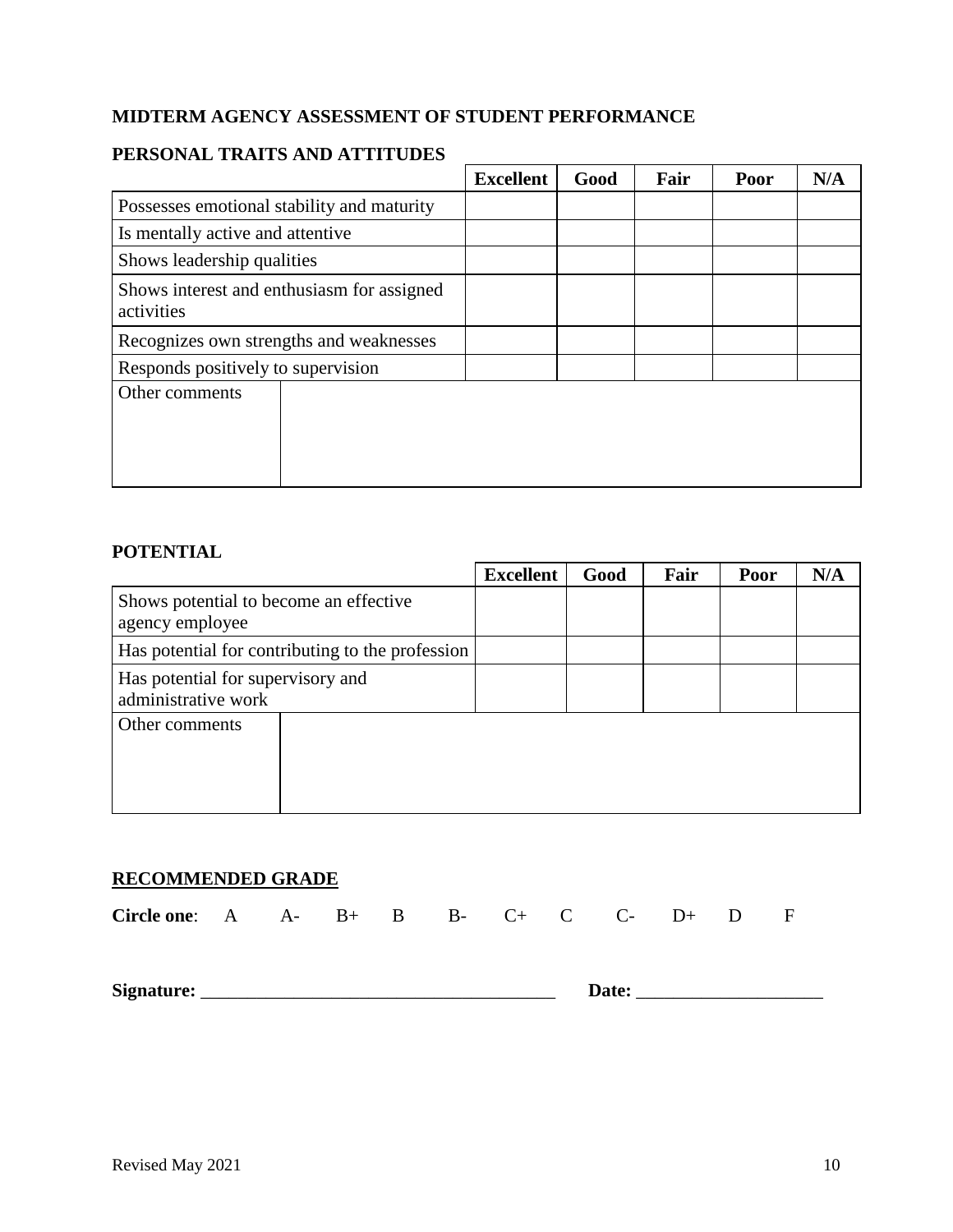#### **THE UNIVERSITY OF MISSISSIPPI Public Health Program**

## **STUDENT SELF-ASSESSMENT OF PRACTICUM EXPERIENCE**

| <b>Student Name:</b>       |  |
|----------------------------|--|
| <b>Agency Supervisor:</b>  |  |
| <b>Title:</b>              |  |
| <b>Agency:</b>             |  |
| <b>Agency Address:</b>     |  |
|                            |  |
| City, State, Zip:          |  |
| <b>Phone:</b>              |  |
| <b>Dates of Placement:</b> |  |

**Please evaluate your performance by placing a check in the appropriate boxes, basing your responses on the work that you have accomplished rather than what you may be able to do.**

#### **KNOWLEDGE:**

|                                                                                            | <b>Excellent</b> | Good | Fair | Poor | N/A |
|--------------------------------------------------------------------------------------------|------------------|------|------|------|-----|
| Of the scientific basis for public health                                                  |                  |      |      |      |     |
| Of methods to assess $\&$ analyze health<br>needs of the community/target population       |                  |      |      |      |     |
| Of appropriate theories/models of behavior<br>change                                       |                  |      |      |      |     |
| Of individual, small, and/or large group<br>health strategies                              |                  |      |      |      |     |
| Of relevant public health policies and<br>practices at the state, federal, and local level |                  |      |      |      |     |
| Of community resources                                                                     |                  |      |      |      |     |
| Of models for designing and implementing<br>community or public health programs            |                  |      |      |      |     |
| Of effective management practices such as<br>planning, budgeting, marketing, staffing      |                  |      |      |      |     |
| Of effective methods of program evaluation                                                 |                  |      |      |      |     |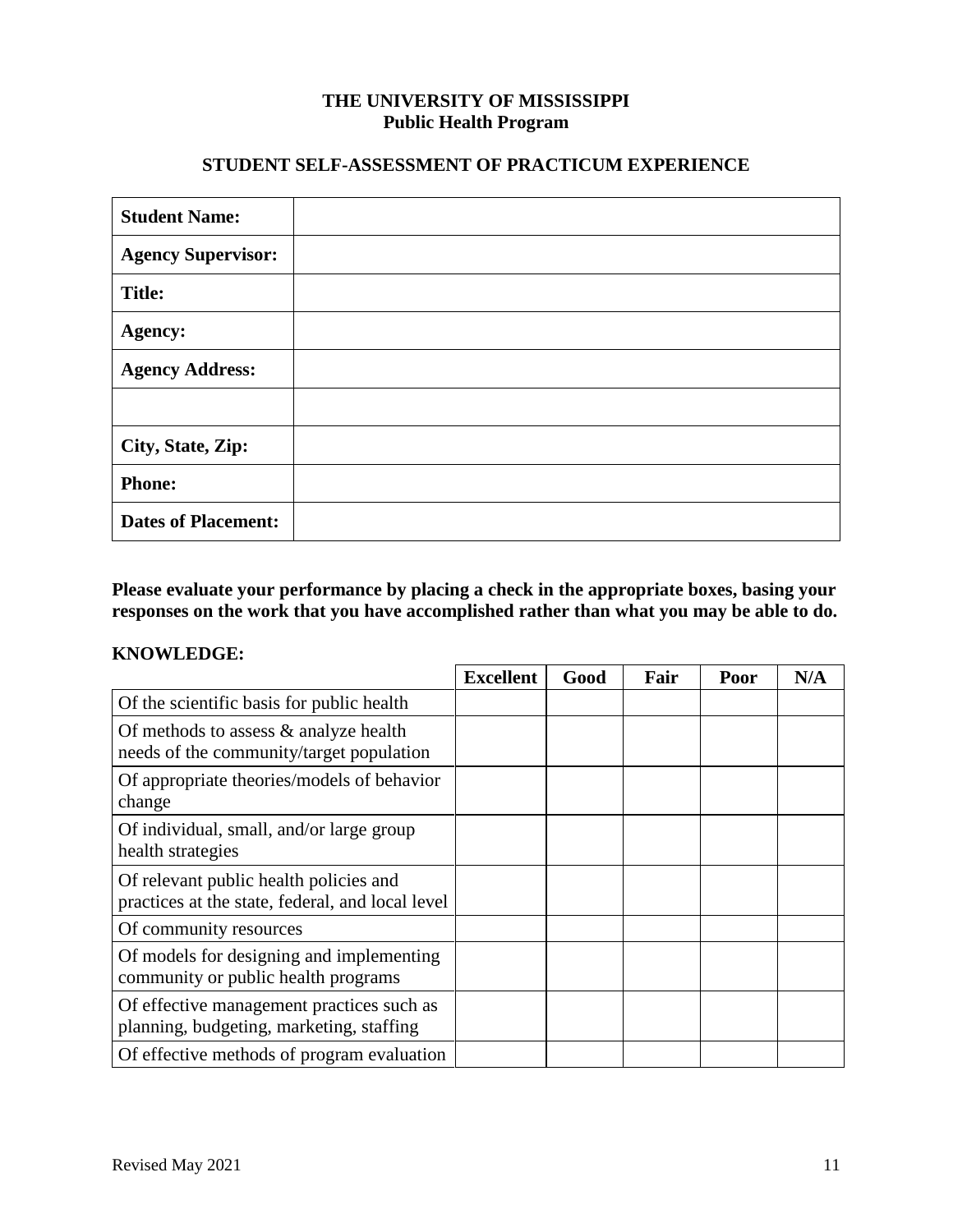## **STUDENT SELF-ASSESSMENT OF PRACTICUM EXPERIENCE**

| <b>Excellent</b> | Good | Fair | Poor | N/A |
|------------------|------|------|------|-----|
|                  |      |      |      |     |
|                  |      |      |      |     |
|                  |      |      |      |     |
|                  |      |      |      |     |
|                  |      |      |      |     |
|                  |      |      |      |     |
|                  |      |      |      |     |
|                  |      |      |      |     |
|                  |      |      |      |     |
|                  |      |      |      |     |
|                  |      |      |      |     |
|                  |      |      |      |     |
|                  |      |      |      |     |
|                  |      |      |      |     |
|                  |      |      |      |     |
|                  |      |      |      |     |
|                  |      |      |      |     |
|                  |      |      |      |     |
|                  |      |      |      |     |
|                  |      |      |      |     |
|                  |      |      |      |     |
|                  |      |      |      |     |
|                  |      |      |      |     |
|                  |      |      |      |     |
|                  |      |      |      |     |
|                  |      |      |      |     |
|                  |      |      |      |     |

#### **SKILLS**

## **RELATIONSHIP WITH STAFF/CLIENTS**

|                                              | <b>Excellent</b> | Good | Fair | Poor | N/A |
|----------------------------------------------|------------------|------|------|------|-----|
| Works harmoniously with professional         |                  |      |      |      |     |
| colleagues                                   |                  |      |      |      |     |
| Works harmoniously with clerical staff       |                  |      |      |      |     |
| Works harmoniously with representatives of   |                  |      |      |      |     |
| other agencies                               |                  |      |      |      |     |
| Participates effectively in group situations |                  |      |      |      |     |
| Able to communicate effectively with clients |                  |      |      |      |     |
| Other comments                               |                  |      |      |      |     |
|                                              |                  |      |      |      |     |
|                                              |                  |      |      |      |     |
|                                              |                  |      |      |      |     |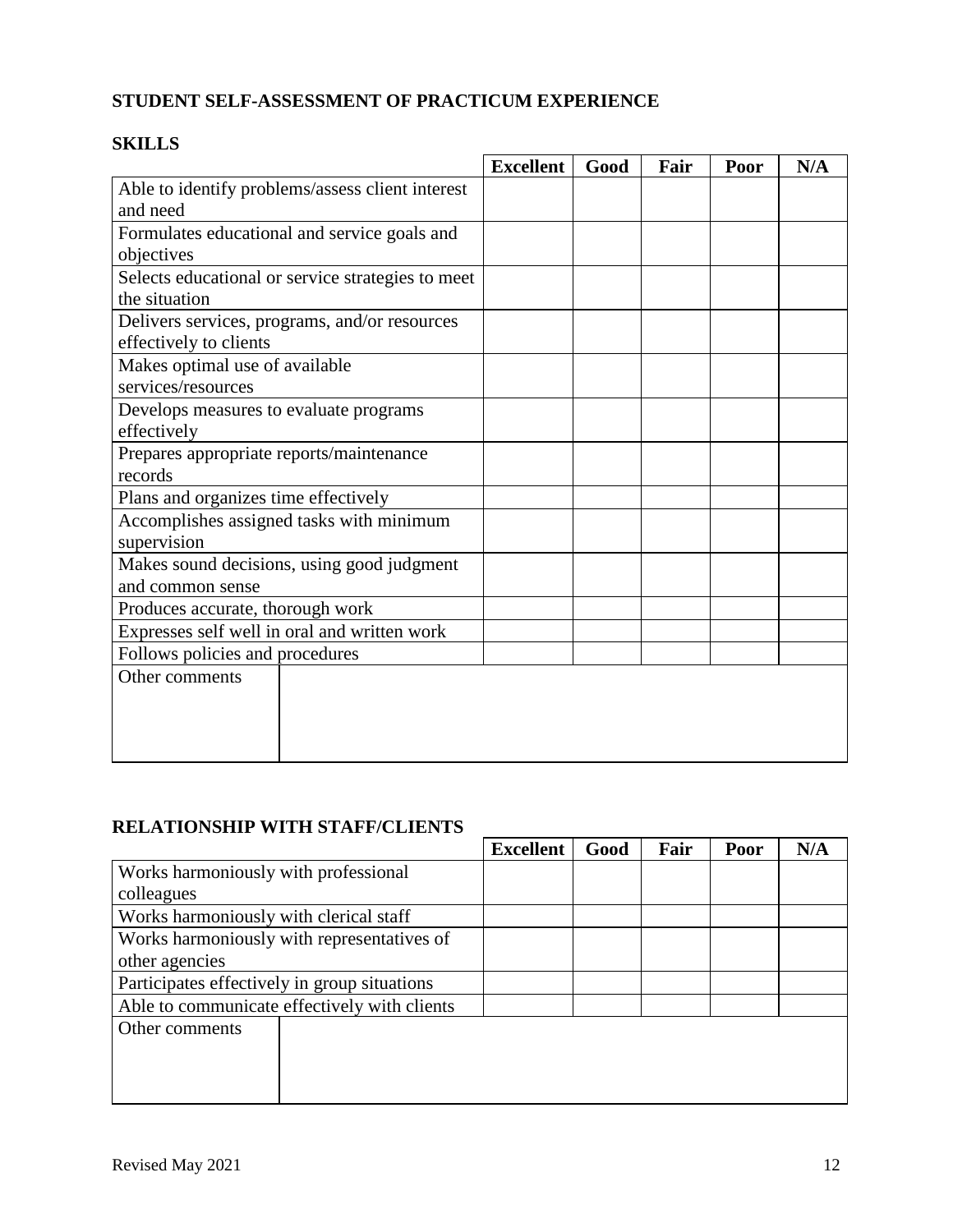#### **THE UNIVERSITY OF MISSISSIPPI Public Health Program**

#### **HEALTH AGENCY EVALUATION FORM (To be completed by the student)**

| <b>Student Name:</b>       |  |
|----------------------------|--|
| <b>Agency Supervisor:</b>  |  |
| <b>Title:</b>              |  |
| <b>Agency:</b>             |  |
| <b>Agency Address:</b>     |  |
|                            |  |
| City, State, Zip:          |  |
| <b>Phone:</b>              |  |
| <b>Dates of Placement:</b> |  |

**NUMBER OF HOURS WORKED PER WEEK:** \_\_\_\_\_\_\_\_\_\_\_\_\_\_\_\_\_\_\_\_\_\_\_\_\_\_\_

**1. Description of duties and responsibilities:**

- **2. Did this practicum provide you with a good applied learning experience?**
	- **A. What experiences/activities were most helpful? Why?**
	- **B. What experiences/activities were least helpful? Why?**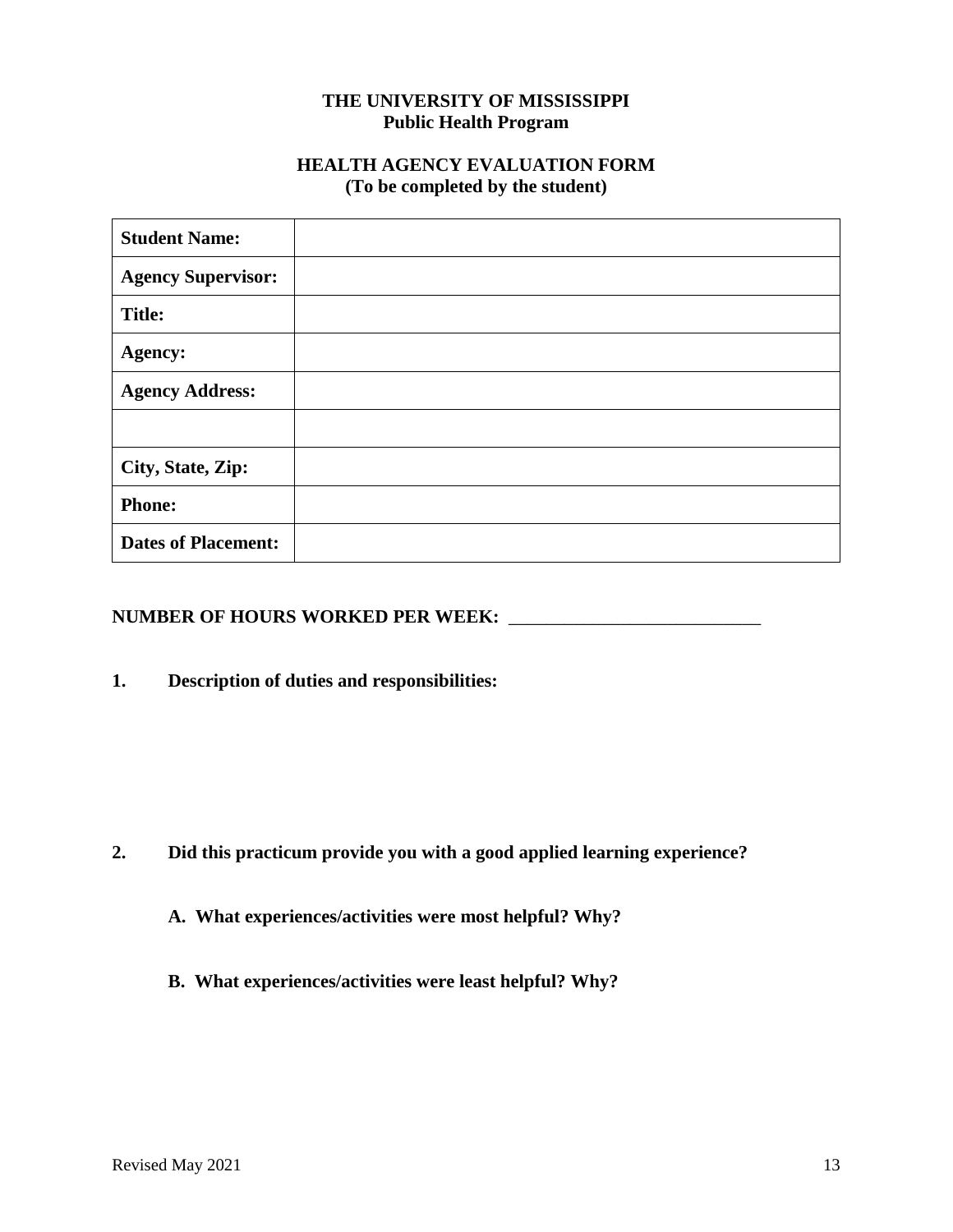**3. Do you feel you received adequate supervision and guidance from your agency supervisor?**

**4. What feedback or recommendations do you have to improve the practicum experience at this placement site?**

**5. Would you recommend that other students complete their practicum at this site?**

**6. Other comments:**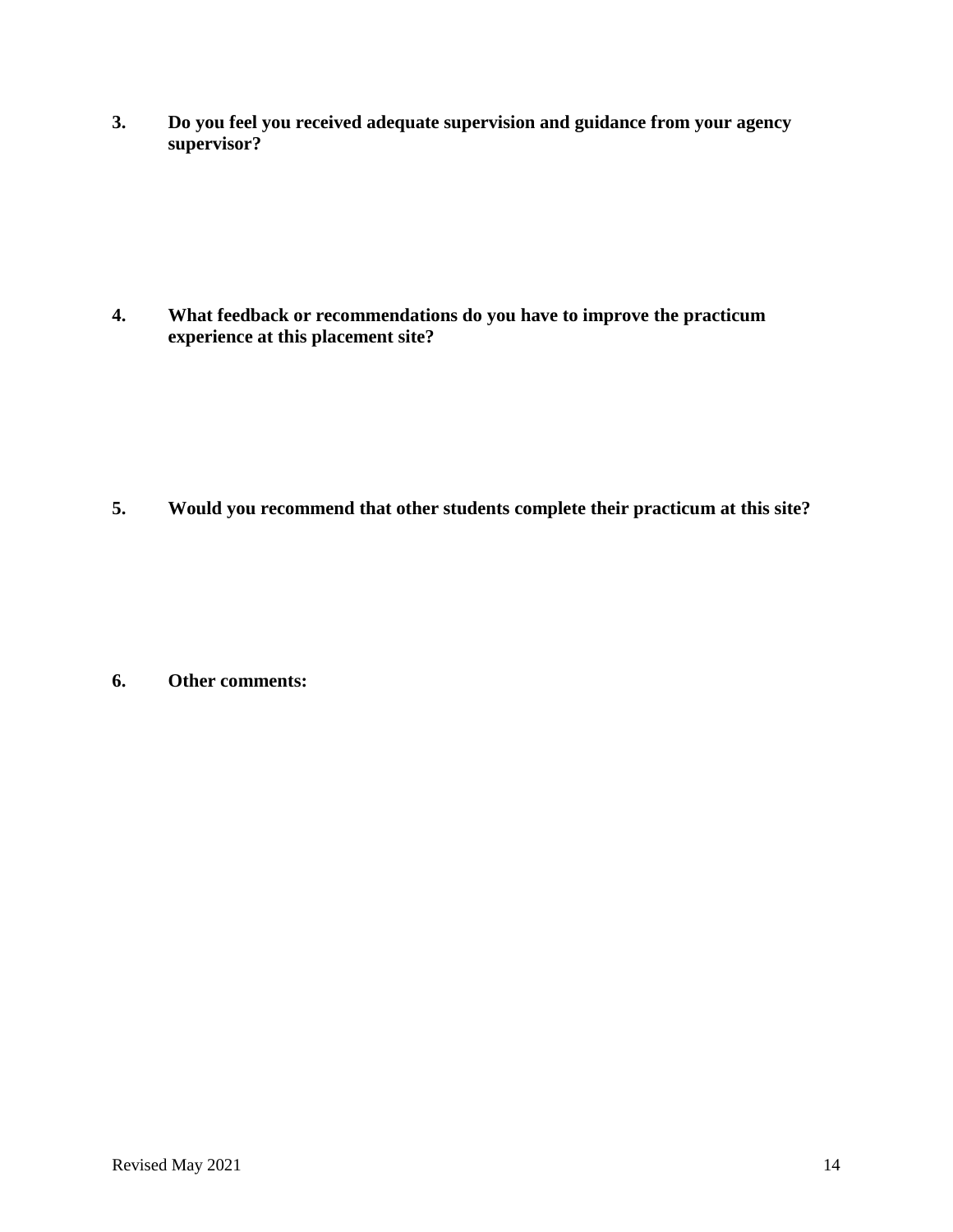#### **UNIVERSITY OF MISSISSIPPI Public Health Program**

## **FINAL AGENCY ASSESSMENT OF STUDENT PERFORMANCE**

| <b>Student Name:</b>       |  |
|----------------------------|--|
| <b>Agency Supervisor:</b>  |  |
| <b>Title:</b>              |  |
| <b>Agency:</b>             |  |
| <b>Agency Address:</b>     |  |
|                            |  |
| City, State, Zip:          |  |
| <b>Phone:</b>              |  |
| <b>Dates of Placement:</b> |  |

**Please evaluate the student's performance by placing a check in the appropriate boxes, basing your responses on the work that you have observed the student participating in.**

#### **KNOWLEDGE:**

|                                                                                            | <b>Excellent</b> | Good | Fair | Poor | N/A |
|--------------------------------------------------------------------------------------------|------------------|------|------|------|-----|
| Of the scientific basis for public health                                                  |                  |      |      |      |     |
| Of methods to assess & analyze health<br>needs of the community/target population          |                  |      |      |      |     |
| Of appropriate theories/models of behavior<br>change                                       |                  |      |      |      |     |
| Of individual, small, and/or large group<br>health strategies                              |                  |      |      |      |     |
| Of relevant public health policies and<br>practices at the state, federal, and local level |                  |      |      |      |     |
| Of community resources                                                                     |                  |      |      |      |     |
| Of models for designing and implementing<br>community or public health programs            |                  |      |      |      |     |
| Of effective management practices such as<br>planning, budgeting, marketing, staffing      |                  |      |      |      |     |
| Of effective methods of program evaluation                                                 |                  |      |      |      |     |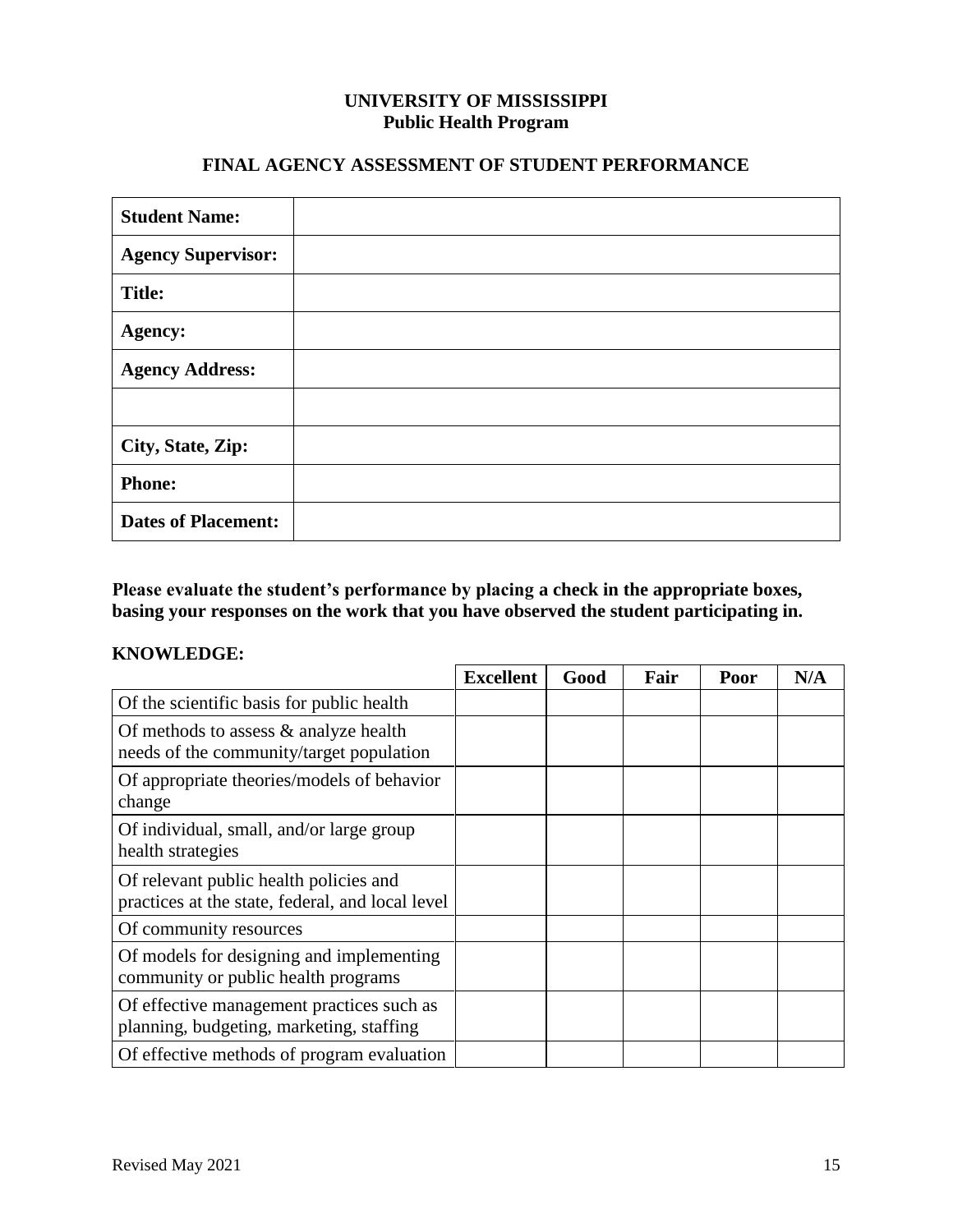## **FINAL AGENCY ASSESSMENT OF STUDENT PERFORMANCE**

|                                                         | <b>Excellent</b> | Good | Fair | Poor | N/A |
|---------------------------------------------------------|------------------|------|------|------|-----|
| Able to identify problems/assess client interest        |                  |      |      |      |     |
| and need                                                |                  |      |      |      |     |
| Formulates educational and service goals and            |                  |      |      |      |     |
| objectives                                              |                  |      |      |      |     |
| Selects educational or service strategies to meet       |                  |      |      |      |     |
| the situation                                           |                  |      |      |      |     |
| Delivers services, programs, and/or resources           |                  |      |      |      |     |
| effectively to clients                                  |                  |      |      |      |     |
| Makes optimal use of available                          |                  |      |      |      |     |
| services/resources                                      |                  |      |      |      |     |
| Develops measures to evaluate programs                  |                  |      |      |      |     |
| effectively                                             |                  |      |      |      |     |
| Prepares appropriate reports/maintenance                |                  |      |      |      |     |
| records                                                 |                  |      |      |      |     |
| Plans and organizes time effectively                    |                  |      |      |      |     |
| Accomplishes assigned tasks with minimum<br>supervision |                  |      |      |      |     |
| Makes sound decisions, using good judgment              |                  |      |      |      |     |
| and common sense                                        |                  |      |      |      |     |
| Produces accurate, thorough work                        |                  |      |      |      |     |
| Expresses self well in oral and written work            |                  |      |      |      |     |
| Follows policies and procedures                         |                  |      |      |      |     |
| Other comments                                          |                  |      |      |      |     |
|                                                         |                  |      |      |      |     |
|                                                         |                  |      |      |      |     |
|                                                         |                  |      |      |      |     |
|                                                         |                  |      |      |      |     |

### **SKILLS**

## **RELATIONSHIP WITH STAFF/CLIENTS**

|                                              | <b>Excellent</b> | Good | Fair | Poor | N/A |
|----------------------------------------------|------------------|------|------|------|-----|
| Works harmoniously with professional         |                  |      |      |      |     |
| colleagues                                   |                  |      |      |      |     |
| Works harmoniously with clerical staff       |                  |      |      |      |     |
| Works harmoniously with representatives of   |                  |      |      |      |     |
| other agencies                               |                  |      |      |      |     |
| Participates effectively in group situations |                  |      |      |      |     |
| Able to communicate effectively with clients |                  |      |      |      |     |
| Other comments                               |                  |      |      |      |     |
|                                              |                  |      |      |      |     |
|                                              |                  |      |      |      |     |
|                                              |                  |      |      |      |     |